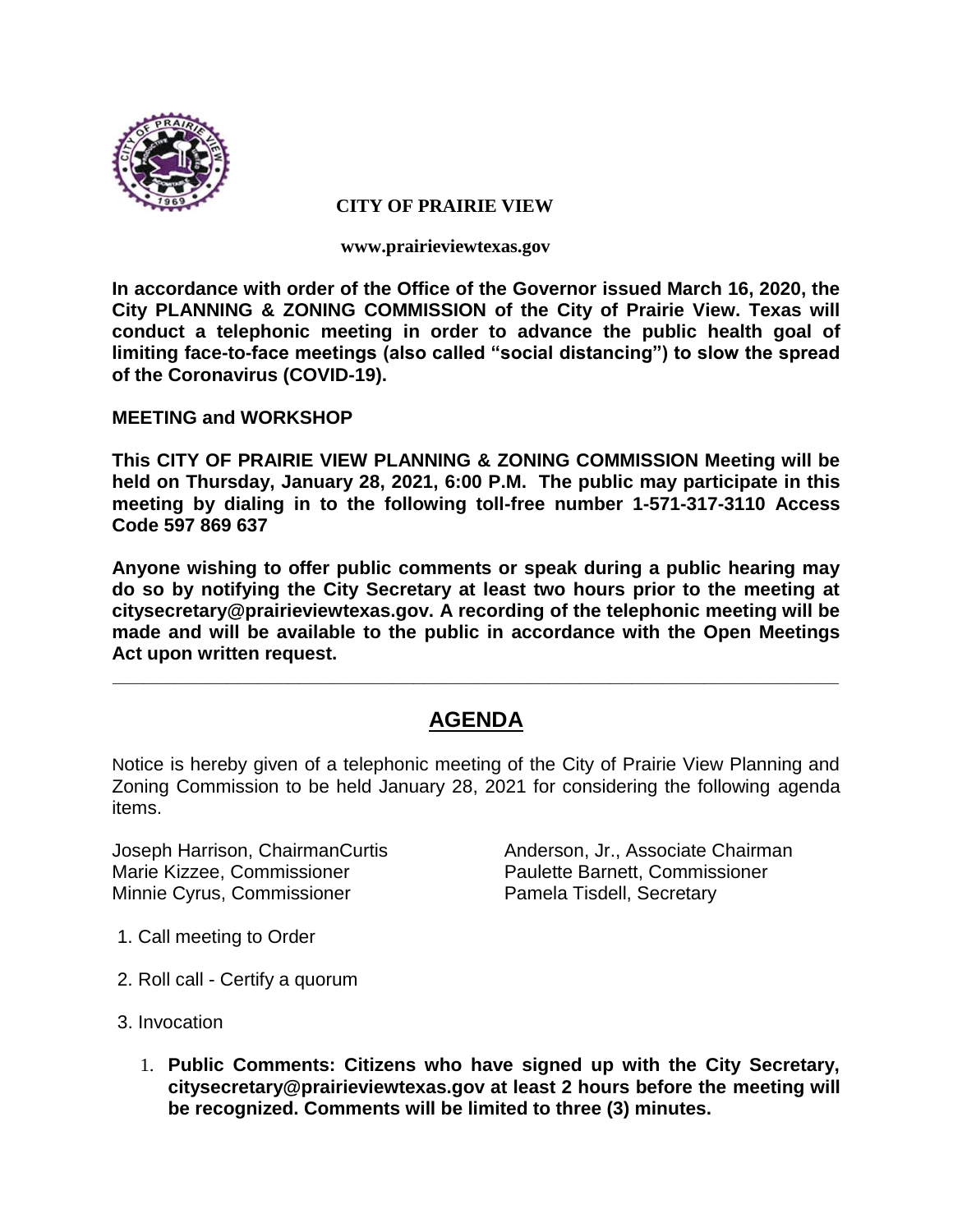## **5. Consent Agenda**

ll matters listed under the Consent Agenda, are considered routine by the Commission and will be enacted by one motion. These items include preliminary plats and rezoning requirements, where staff has found compliance with all minimum subdivision regulations. All items approved by consent are approved with any and all staff recommendations.

**5.A**. Approval of Planning and Zoning Commission meeting minutes dated January 30, 2020.

**6. Regular Agenda: Discuss, Consider and/or Take Action:** Items on the Consent Agenda may be pulled and moved to the regular agenda if the Commission requires discussion on an item(s)

**6.A** Entertain, discuss and possibly take action on Presentation by Prairie View A&M College of Architecture to enter into an association with the city of Prairie View Planning and Zoning Commission to facilitate an ongoing working relationship with parameters to be determined.

**6.B** Discuss present location of MH – Manufactured Housing District in the city of Prairie View.. **WORKSHOP ITEM: No action to be taken.**

**6C.** Discuss future location of MH – Manufactured Housing District in the city of Prairie View.. **WORKSHOP ITEM: No action to be taken.**

**6D.** Discuss public concerns for planning and zoning in the City of Prairie View. **WORKSHOP ITEM: No action to be taken.**

**6E**. Discuss goals for the Planning and Zoning Commission in the City of Prairie View in the year, 2021. **WORKSHOP ITEM: No action to be taken.**

### **7. Items for Future Agendas:**

Commissioners may request items for future agendas at this time. Pursuant to section 551.042 of the Texas Open Meeting Act, any deliberation or decision about the future. agenda items shell be limited to a proposal to place the subject on the agenda for a subsequent meeting.

### **8. Executive Session:**

Convene into executive session with City Attorney, as allowed by Texas Government Code, section 551.071 (Consultation with Attorney), to discuss legal matters associated with any of the agenda items identified herein.